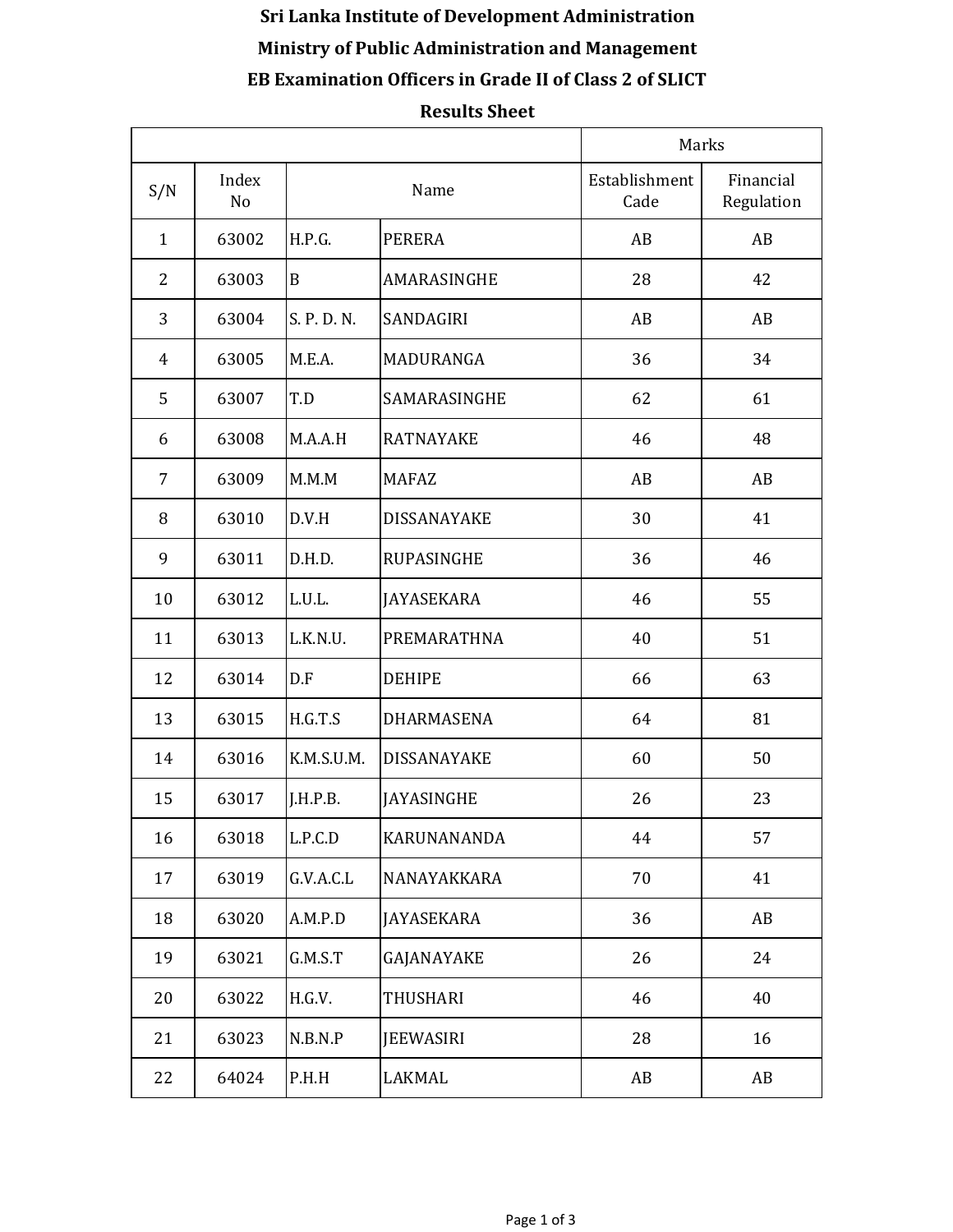|     |                         |             |                    | Marks                 |                         |  |
|-----|-------------------------|-------------|--------------------|-----------------------|-------------------------|--|
| S/N | Index<br>N <sub>o</sub> |             | Name               | Establishment<br>Cade | Financial<br>Regulation |  |
| 23  | 64025                   | M. A. S. T. | MANTHRIRATHNA      | 44                    | 35                      |  |
| 24  | 64026                   | M.          | GUNASINGHE         | 78                    | 30                      |  |
| 25  | 64027                   | K.U.G.K.H   | <b>KARIYAWASAM</b> | 54                    | 47                      |  |
| 26  | 64028                   | G.F.        | <b>JUNAIDEEN</b>   | 50                    | 67                      |  |
| 27  | 64029                   | N.A.K.S     | <b>DIAS</b>        | 56                    | 52                      |  |
| 28  | 64030                   | E.M.S.P.B   | <b>EKANAYAKE</b>   | 40                    | 37                      |  |
| 29  | 64031                   | K.G.R       | RASANGANI          | AB                    | AB                      |  |
| 30  | 64033                   | M.A.D.R     | SAMARAWEERA        | 44                    | 37                      |  |
| 31  | 64034                   | S.M.P.T.B.  | <b>SAMARAKOON</b>  | 54                    | 43                      |  |
| 32  | 64035                   | K.P.G       | <b>THARAKA</b>     | 34                    | 22                      |  |
| 33  | 64037                   | GP          | <b>KANSAJITHA</b>  | 56                    | 61                      |  |
| 34  | 64038                   | K.A.        | NIMALASOORIYA      | 46                    | 41                      |  |
| 35  | 64039                   | K. D. S.    | <b>YAPA</b>        | 46                    | 12                      |  |
| 36  | 64040                   | N.A.C       | SANDASARANI        | 36                    | 40                      |  |
| 37  | 64042                   | P.G.T.H.    | <b>KASHMIRA</b>    | 36                    | 29                      |  |
| 38  | 64043                   | P.H.A.U.    | DE SILVA           | 44                    | 50                      |  |
| 39  | 64044                   | K.M.P.G.S.H | <b>KEKULANDARA</b> | 40                    | 16                      |  |
| 40  | 64045                   | K.L.S.      | <b>DINESH</b>      | AB                    | AB                      |  |
| 41  | 64046                   | A.A         | <b>ABEYNAYAKE</b>  | 48                    | 44                      |  |
| 42  | 64047                   | W.V.U.K     | <b>BOTEJU</b>      | AB                    | AB                      |  |
| 43  | 64048                   | P.K.B       | <b>PALLEWATTA</b>  | 56                    | 33                      |  |
| 44  | 64049                   | H.T.A.      | KURUNDUKUMBURA     | AB                    | AB                      |  |

## (Tamil Medium)

| S/N | Index<br>No | Name |               | Establishment<br>Cade | Financial<br>Regulation |
|-----|-------------|------|---------------|-----------------------|-------------------------|
|     | 63151       |      | <b>MENAKA</b> | 85                    | 85                      |